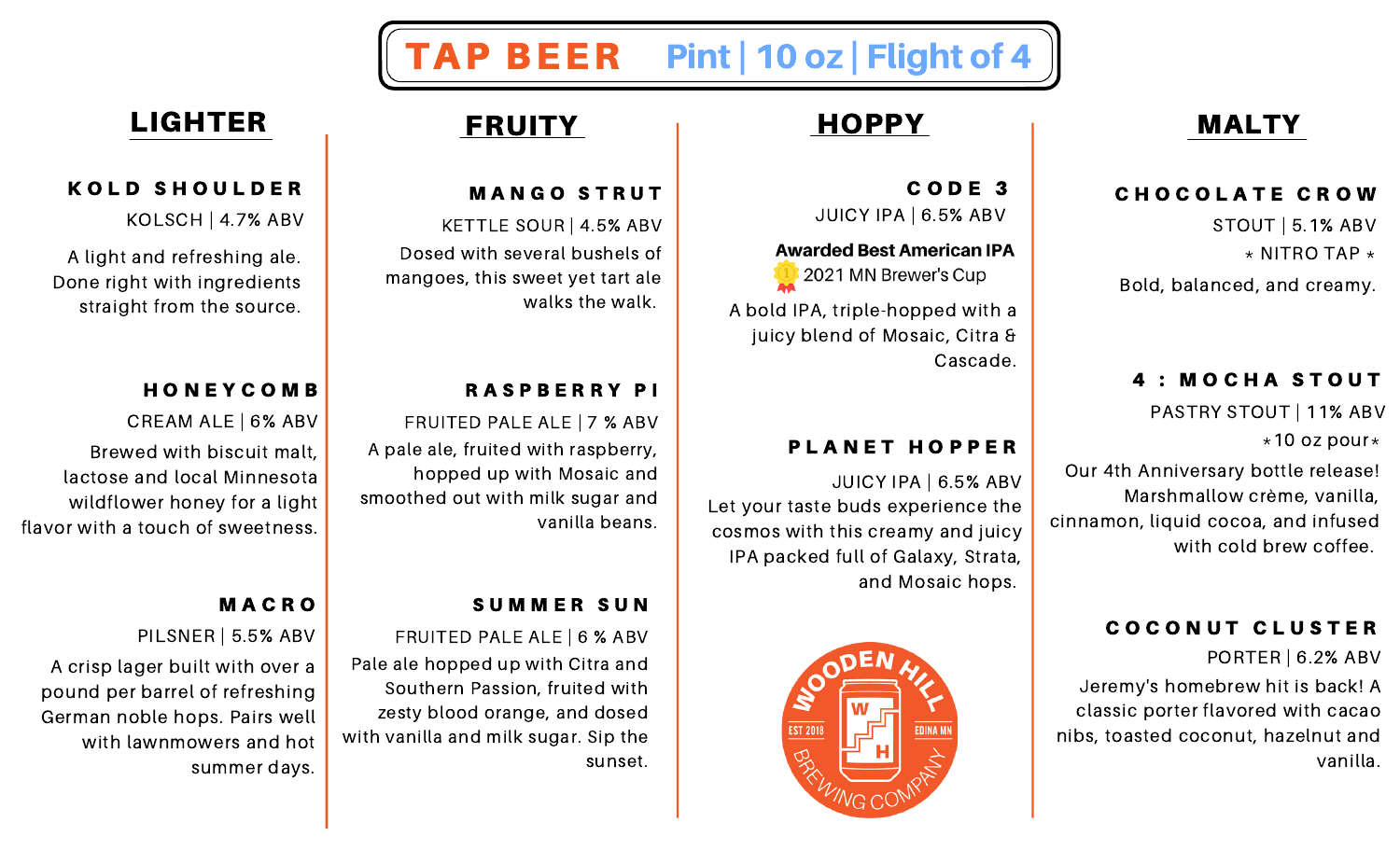# BEERTAILS & HARD SELTZERS NON-ALCOHOLIC BEER < 0.5%



# HOUSEMADE SPARKLING ICED TEA

CONTAINS <30 CALORIES & <7 GRAMS SUGAR GLUTEN FREE



NA PILSNER

 $< 0.5\%$ 

DR. GINGER GINGER TEA Spicy, crisp & refreshing. C*affeine-Free*

## NITRO COLD BREW COFFEE



## CANNED SODA COKE | DIET COKE | SPRITE

Hard Seltzer | Gluten-Removed | 5.5% ABV

## THE MULE

Spicy ginger and refreshing lime, just like the classic.

PINK LEMONADE Tart, sweet, and crushable.

## H O N E Y L A V E N D E R **SHRUB**

Hard seltzer infused with a honey, lavender and pink peppercorn shrub. Lightly sweet and herbal with a refreshing tang.

> E N D L E S S S U M M E R Mango Strut Shandy

BEE STING Black & Tan with Honeycomb, Chocolate crow, and house reaper syrup.

H E A R T B R E A K E R Black & Tan with Raspberry Pi and Chocolate Crow

## M O J I T O

Our most popular taproom seltzer cocktail! Sweet and tart with a hint of lime and mint.



Our house favorite Mojito, slush-ified.

## PINA COLADA

Creamy coconut and sweet pineapple.

## L I M E

Unflavored hard seltzer poured over ice and garnished with a lime. *Similar to a vodka soda*

## C R A N B E R R Y

Unflavored hard seltzer poured over ice with a splash of cranberry juice & garnished with a lime. *Similar to a vodka cranberry*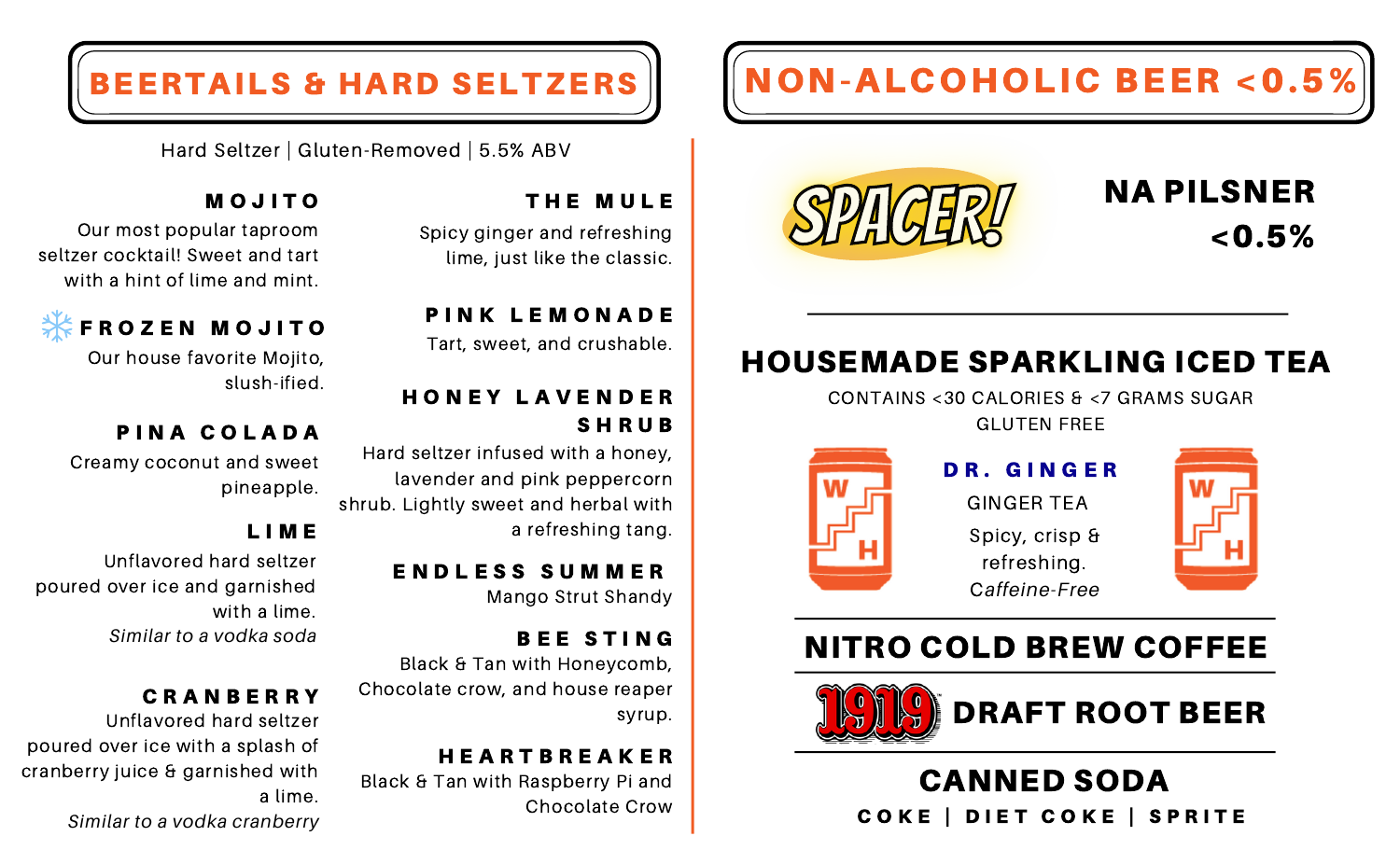## HOUSE BURGER \$13

American Cheese | Garlic Mayo | House Pickles *Add a Patty +\$2 | Add Bacon +\$1| Add "The Works" (Lettuce, Onion, Tomato) +\$1.50*

IMPOSSIBLE BURGER \$14 Veg Patty | Cheddar | Garlic Aioli | House Pickles

> VEGAN BURGER Veg Patty | House Pickles | Vegan Cheese Vegan Garlic Mayo \$14

## FACE MELTER \$15

 All Beef Patty | Peppered Bacon | Pepper Jack Cheese | Fresh Jalapeños | Red Onion | Reaper Mayo Serrano & Tomato Jam

FRIED CHICKEN SANDWICH \$13 Sriracha Mayo | Bacon | Pepper Jack | House Pickles *Double Chicken +\$3 | Add Bacon +\$1| Add "The Works" (Lettuce, Onion, Tomato) +\$1.50*

## SUPERFOODS SALAD \$12

Mixed Greens | Tri-Color Quinoa | Bacon Bits | Feta | Red Onion | Green Apple | Dried Cranberries Raspberry Vinaigrette Add Chicken +\$4

#### TACO SALAD \$12

Chicken or Impossible Protein

Shredded Lettuce | Cotija | Onion | Cilantro | Honey Chipotle Dressing | Fresh Tortilla Chips



SWEET POTATO \$8 Cinnamon Marshmallow Dip

GARLIC PARMESAN Basil Seasoned Sour Cream \$10

<u>ന</u>

(S ALA $\boldsymbol{\mathsf{\Omega}}$ (S

 $\Box$ RGER<u>ທ</u>  $\dot{\mathbf{\Phi}}$ <u>ဟ</u> AZ D

WIC

HE<u>ဟ</u>

BUFFALO BLEU Bleu Cheese | Ranch | Buffalo Sauce \$10

BEER CHEESE Beer Cheese | Bacon | Green Onion | Jalapeño \$10

> **Choice of:** Fries | Sweets | Veggies Beef Dog or Veggie Dog

House Kraut | Beer Mustard KRAUT DOG \$11

> CHEESY DOG House Beer Cheese \$11

> > **NAKED DOG \$9**



Served w/Chips & Salsa Queso Fresco | Onion Cilantro | Honey Chipotle Sauce Sub Impossible Protein +\$2

> CHICKEN TENDERS Choice of Side Choice of Sauce \$12

WARM PRETZELS \$6 Choice of Beer Cheese or Ale Mustard

 $\blacksquare$ AZ  $\mathbf{\mathsf{C}}$  $\blacktriangleright$  $\blacksquare$ 

DOG(S

RIE

<u>ဟ</u>

CHICKEN NACHOS Salsa | Verde Chicken Cotija Cheese| Green Onion Queso | Pickled Jalapeños House Honey Chipotle \$14

HUMMUS PLATE Pita Chips | Garlic Hummus Carrots & Cucumbers \$8

CHIPS & SALSA \$5

CHIPS & QUESO \$7



**u s !**